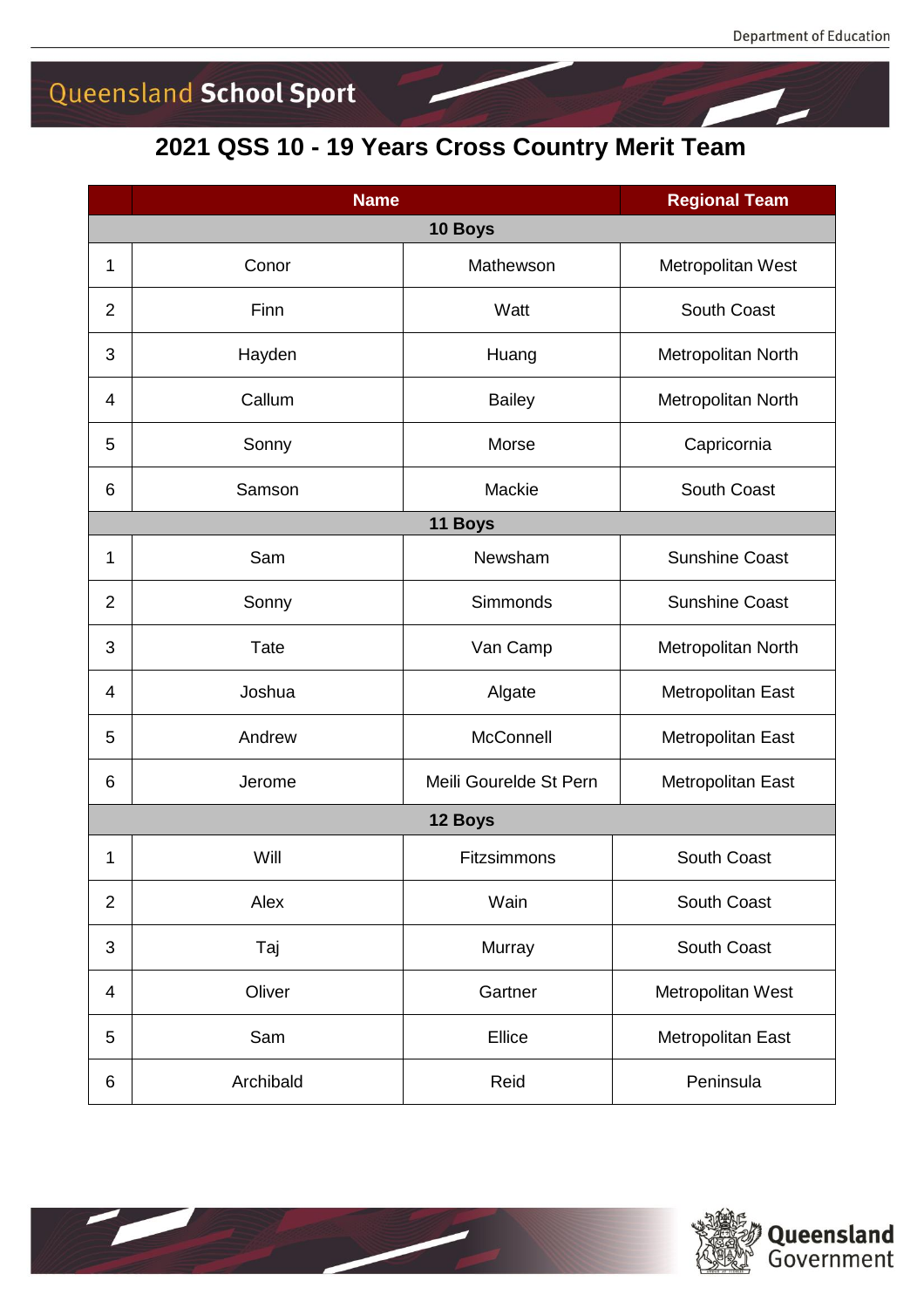# Queensland School Sport

### **2021 QSS 10 - 19 Years Cross Country Merit Team**

|                | <b>Name</b> |                  | <b>Regional Team</b>  |  |  |  |
|----------------|-------------|------------------|-----------------------|--|--|--|
| 13 Boys        |             |                  |                       |  |  |  |
| $\mathbf{1}$   | Jed         | Rowlands         | <b>Sunshine Coast</b> |  |  |  |
| $\overline{2}$ | Sam         | <b>McClarron</b> | <b>Sunshine Coast</b> |  |  |  |
| 3              | Millan      | Power            | <b>Sunshine Coast</b> |  |  |  |
| $\overline{4}$ | Luke        | Gorski           | South Coast           |  |  |  |
| 5              | Zachary     | Walker           | Metropolitan East     |  |  |  |
| 6              | Caiden      | Macfarlane       | South Coast           |  |  |  |
| 14 - 15 Boys   |             |                  |                       |  |  |  |
| 1              | William     | Freese           | Metropolitan East     |  |  |  |
| $\overline{2}$ | Cru         | <b>Scott</b>     | South Coast           |  |  |  |
| 3              | William     | Curran           | Metropolitan North    |  |  |  |
| $\overline{4}$ | Kaiyan      | <b>Blue</b>      | Peninsula             |  |  |  |
| 5              | Edward      | Curran           | Metropolitan North    |  |  |  |
| 6              | Toby        | Chippendale      | Metropolitan East     |  |  |  |
| $\overline{7}$ | Seth        | Mahony           | Metropolitan West     |  |  |  |
| 8              | Isaac       | <b>Bennett</b>   | Metropolitan East     |  |  |  |
| 9              | Charlie     | Randall          | <b>Darling Downs</b>  |  |  |  |